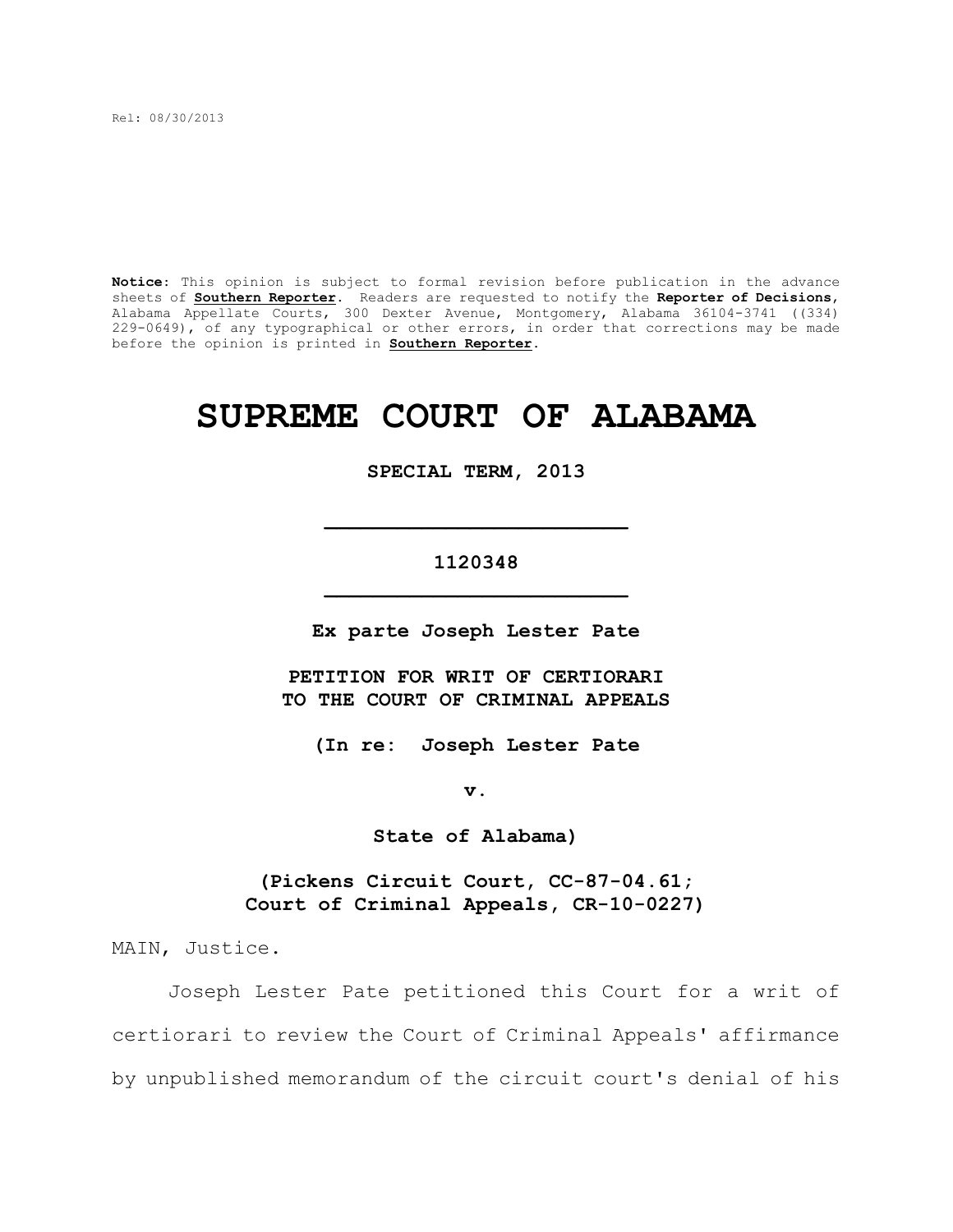motion for reconsideration under § 13A-5-9.1, Ala. Code 1975, see Kirby v. State, 899 So. 2d 968 (Ala. 2004), of his sentence imposed pursuant to § 13A-5-9, Ala. Code 1975, the Habitual Felony Offender Act ("the HFOA"). We reverse and remand.

Following a 1987 conviction for first-degree theft of property and Pate's unsuccessful direct appeal of that conviction, see Pate v. State, 537 So. 2d 76 (Ala. Crim. App. 1988) (table), Pate filed a Rule 32, Ala. R. Crim P., petition. The circuit court summarily denied his Rule 32 petition, in which Pate challenged his 1987 conviction and his sentence, as a habitual felony offender, to life imprisonment.

On June 4, 2010, Pate filed a second Rule 32 petition, alleging that his sentence is illegal because the circuit court improperly used two prior controlled-substance convictions to enhance his sentence and because the State failed to provide notice to him that it intended to proceed under the HFOA. The State filed a motion to dismiss, alleging that the petition was procedurally barred and that Pate's claims were without merit. Pate filed a response to the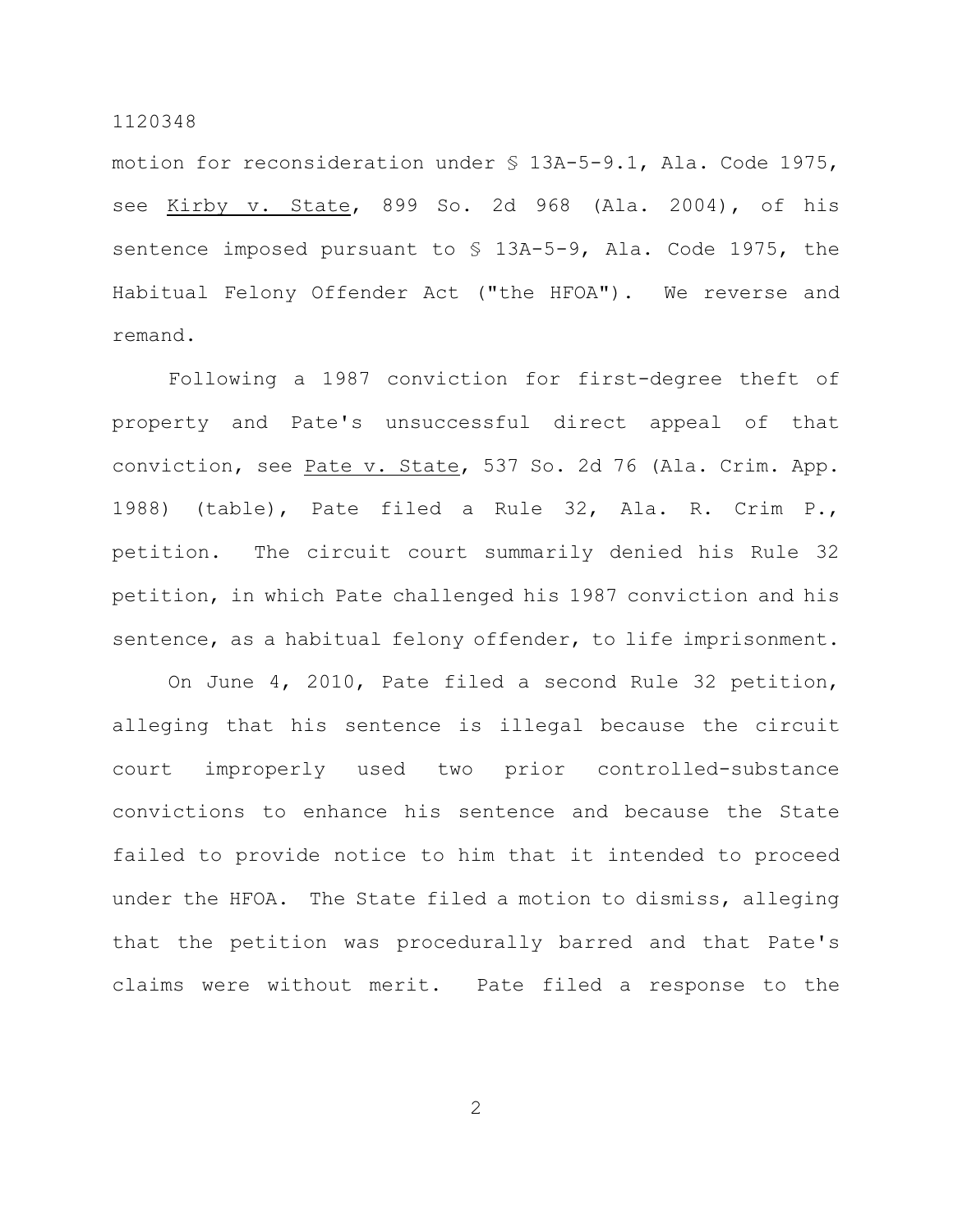State's motion to dismiss as well as a motion to amend his Rule 32 petition.

On September 20, 2010, Pate filed a separate motion for sentence modification pursuant to  $\frac{1}{2}$  13A-5-9.1, Ala. Code 1975, and Kirby v. State, 899 So. 2d 968 (Ala. 2004). The September Kirby motion was Pate's second such motion. He had filed his first Kirby motion in the circuit court on June 3, 2010, and the judge had denied it on June 9, 2010, by handwriting that ruling on the face of the motion.

The circuit judges of the 24th Judicial Circuit recused themselves from this case. Therefore, Judge Bradley Almond of Tuscaloosa County ("the trial court") was appointed to hear the case. The trial court addressed both of Pate's motions in one order, in which it concluded that Pate's Rule 32 petition was procedurally barred and that, because Pate's previously filed Kirby motion had been denied, the prior filing and ruling prevented the trial court from considering the motion.

The Court of Criminal Appeals affirmed the denial of Pate's Rule 32 motion without an opinion. Pate v. State (No. CR-10-0227, June 17, 2011), So. 3d (Ala. Crim. App. 2011) (table). As to Pate's Kirby motion, the Court of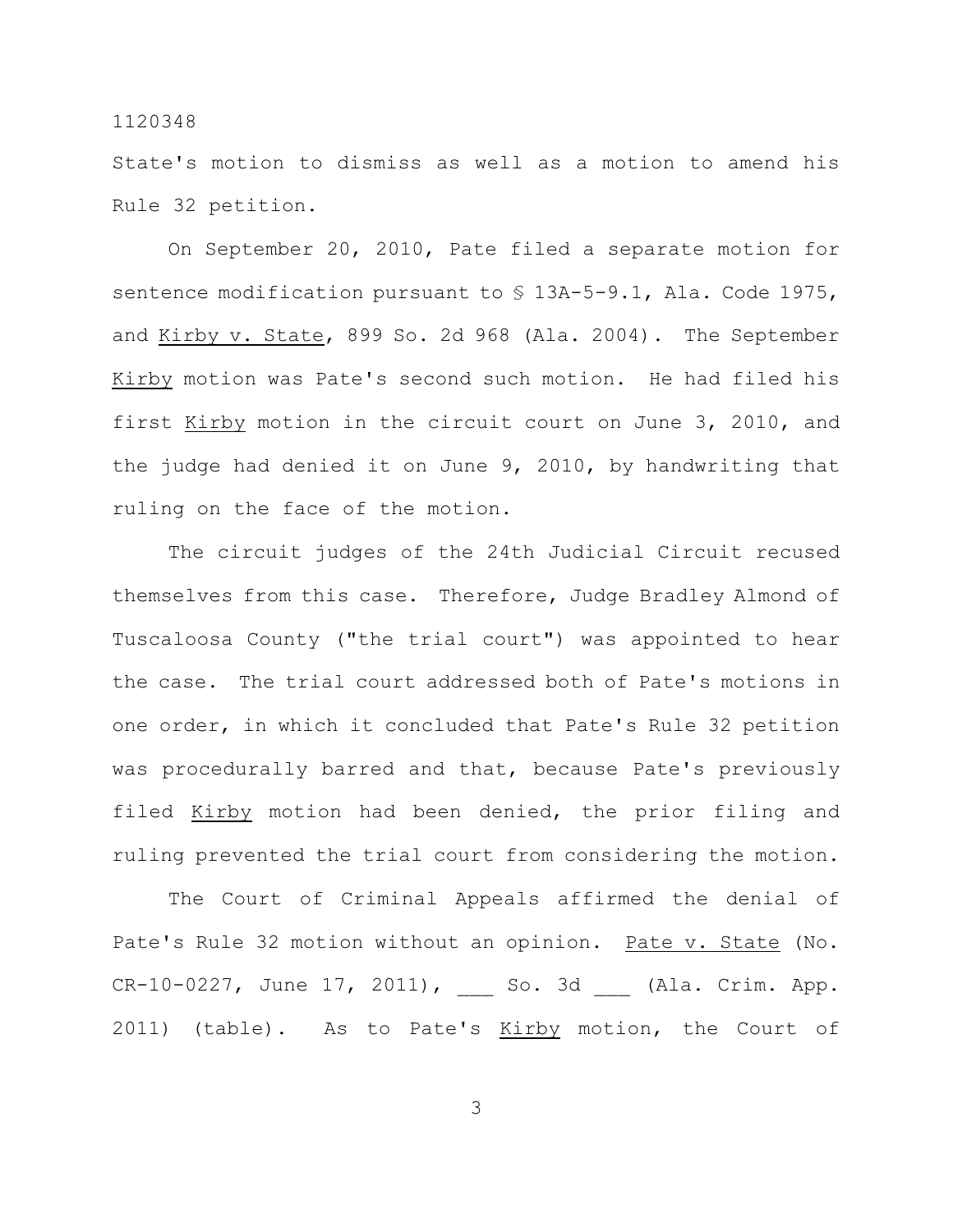Criminal Appeals concluded in the unpublished memorandum that a request for sentence modification was not cognizable in a Rule 32 petition, that Pate's Kirby motion should have been filed independently of any Rule 32 claims, and that his claim was not properly before it for review.

This Court granted certiorari review in order to determine whether the Court of Criminal Appeals had erred in declining to review the trial court's refusal to consider Pate's motion for sentence modification. This Court held:

"Because the record supports Pate's claim that his request for sentence modification was made in a separate motion, the Court of Criminal Appeals erred in concluding that the claim was not proper for appellate review. Accordingly, we reverse its judgment to the extent it held that the trial court's ruling on Pate's request for sentence reconsideration was not properly before it, and we remand the case for the Court of Criminal Appeals to review the circuit court's denial of Pate's motion for sentence modification."

Ex parte Pate, [Ms. 1101232, February 24, 2012] So. 3d

 $\frac{1}{\sqrt{2\pi}}$ ,  $\frac{1}{\sqrt{2\pi}}$  (Ala. 2012).

On remand, addressing the trial court's denial of Pate's motion for sentence modification, a majority of the Court of Criminal Appeals affirmed the denial of Pate's Kirby motion in an unpublished memorandum, holding: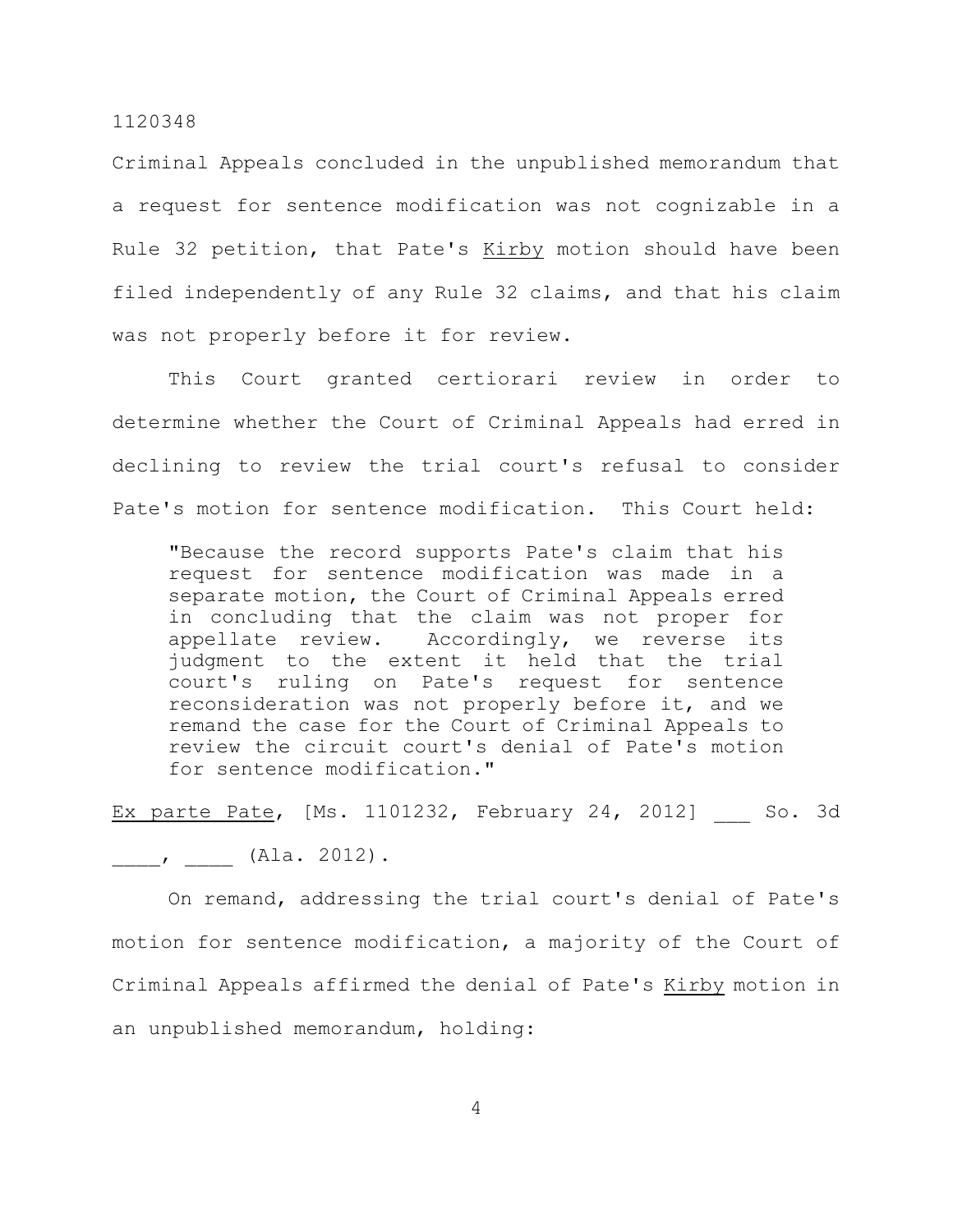"[T]here is no indication in the instant record that Pate's first motion was not properly considered in compliance with this Court's opinion in Holt v. State, 960 So. 2d 726 (Ala. Crim. App. 2006)."

See Pate v. State, [No. CR-10-0227, September 28, 2012] So. 3d \_\_\_\_ (Ala. Crim. App. 2012). Judge Welch dissented from the Court of Criminal Appeals' unpublished memorandum.

So. 3d at (Welch, J., dissenting). Relying on his writing in Ashford v. State, 12 So. 3d 160, 163 (Ala. Crim. App. 2008)(Welch, J., dissenting), he concluded that Pate's Kirby motion had not previously been considered on the merits and that the trial court's judgment should be reversed and the case remanded for the trial court to review Pate's Kirby motion. This Court granted certiorari review.

We agree with Judge Welch that the trial court has not considered Pate's Kirby motion on the merits. The trial court dismissed Pate's Kirby motion because it erroneously believed that it lacked jurisdiction to consider the motion. The Court of Criminal Appeals, on remand from this Court's decision in Ex parte Pate, affirmed the trial court's order because it determined that Pate was not entitled to review--on the merits--of his second Kirby motion because, it said, there was no indication that Pate's first Kirby motion had not properly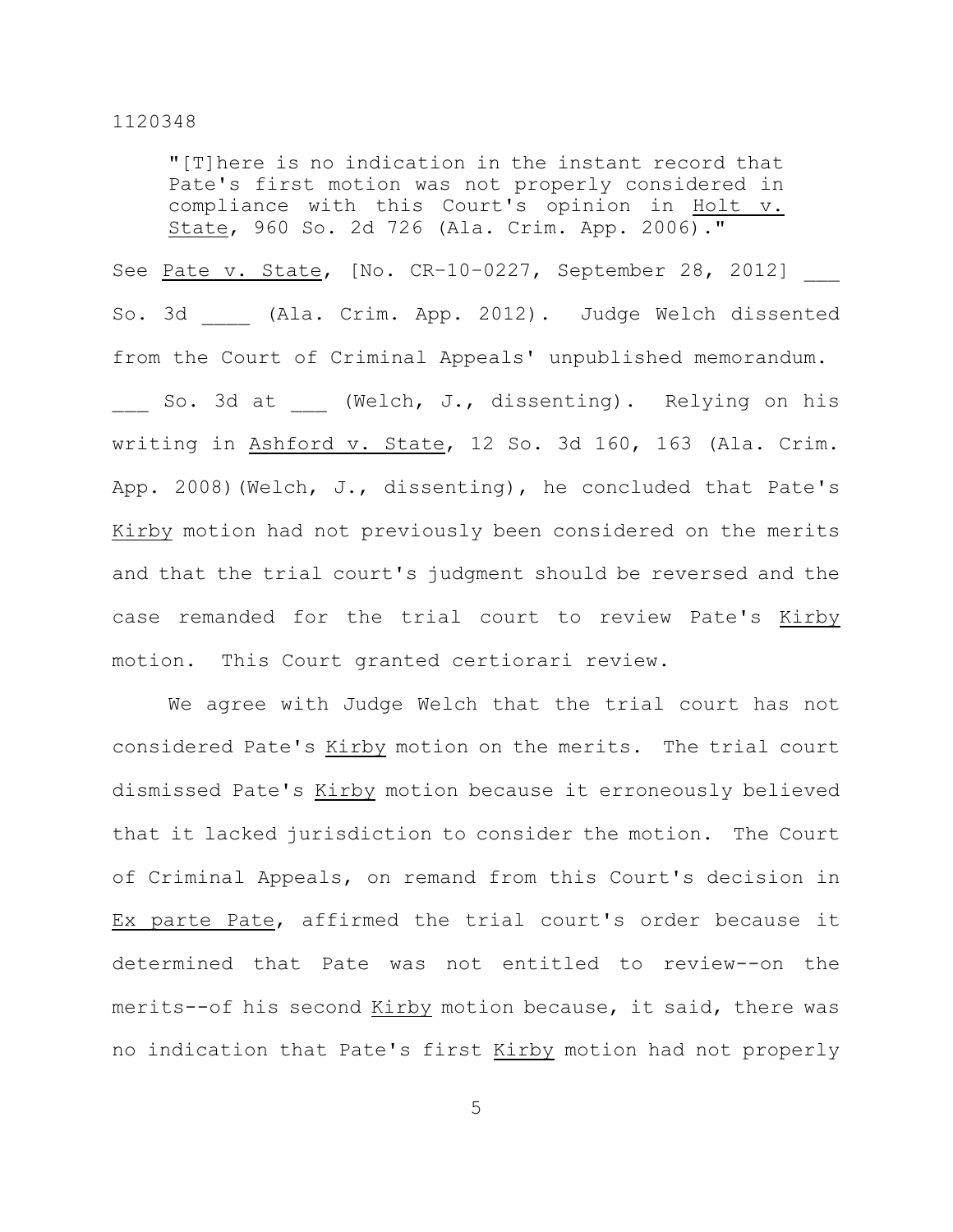been considered on the merits. In contrast, we conclude that there is no indication in the record that Pate's first Kirby motion was considered on the merits.

In light of Judge Welch's thorough and well reasoned dissent, we see no need to explain our reasoning further. We conclude that Judge Welch's analysis in his dissent is sound, and we adopt that analysis as our own. We reverse the judgment of the Court of Criminal Appeals and remand the case for the Court of Criminal Appeals to remand the case for the trial court to consider Pate's Kirby motion and to enter a judgment on the motion.

REVERSED AND REMANDED.

Moore, C.J., and Stuart, Bolin, Parker, and Murdock, JJ., concur.

Shaw, Wise, and Bryan, JJ., dissent.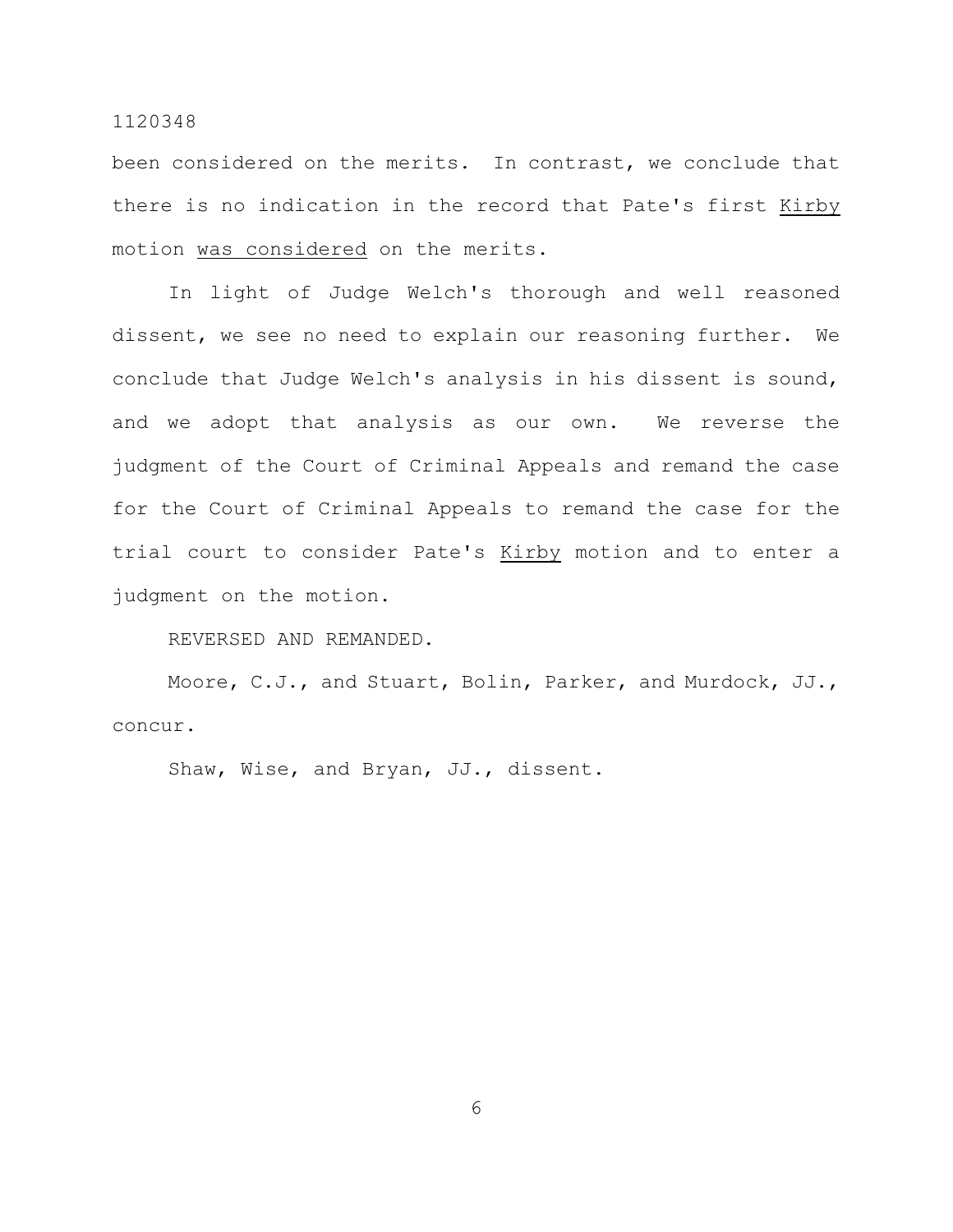SHAW, Justice (dissenting).

The Court of Criminal Appeals noted that, according to the trial court, Joseph Lester Pate's first Kirby motion was denied. See Kirby v. State, 899 So. 2d 968 (Ala. 2004). If that prior motion was properly considered in compliance with the Court of Criminal Appeals' decision in Holt v. State, 960 So. 2d 726 (Ala. Crim. App. 2006), then the second motion- currently before this Court on certiorari review--was successive. The fact that a Kirby motion is successive is a valid basis, in and of itself, for denying that motion. Hannon v. State, 16 So. 3d 818 (Ala. Crim. App. 2008).

The Court of Criminal Appeals held in its unpublished memorandum: "In this case, there is no indication in the instant record that Pate's first motion was not properly considered in compliance with this Court's opinion in Holt v. State, 960 So. 2d 726 (Ala. Crim. App. 2006)." See Pate v. State, [No. CR-10-0227, September 28, 2012] So. 3d (Ala. Crim. App. 2012). Because nothing indicates that the first Kirby motion was not properly considered, the second motion is successive and its denial was proper.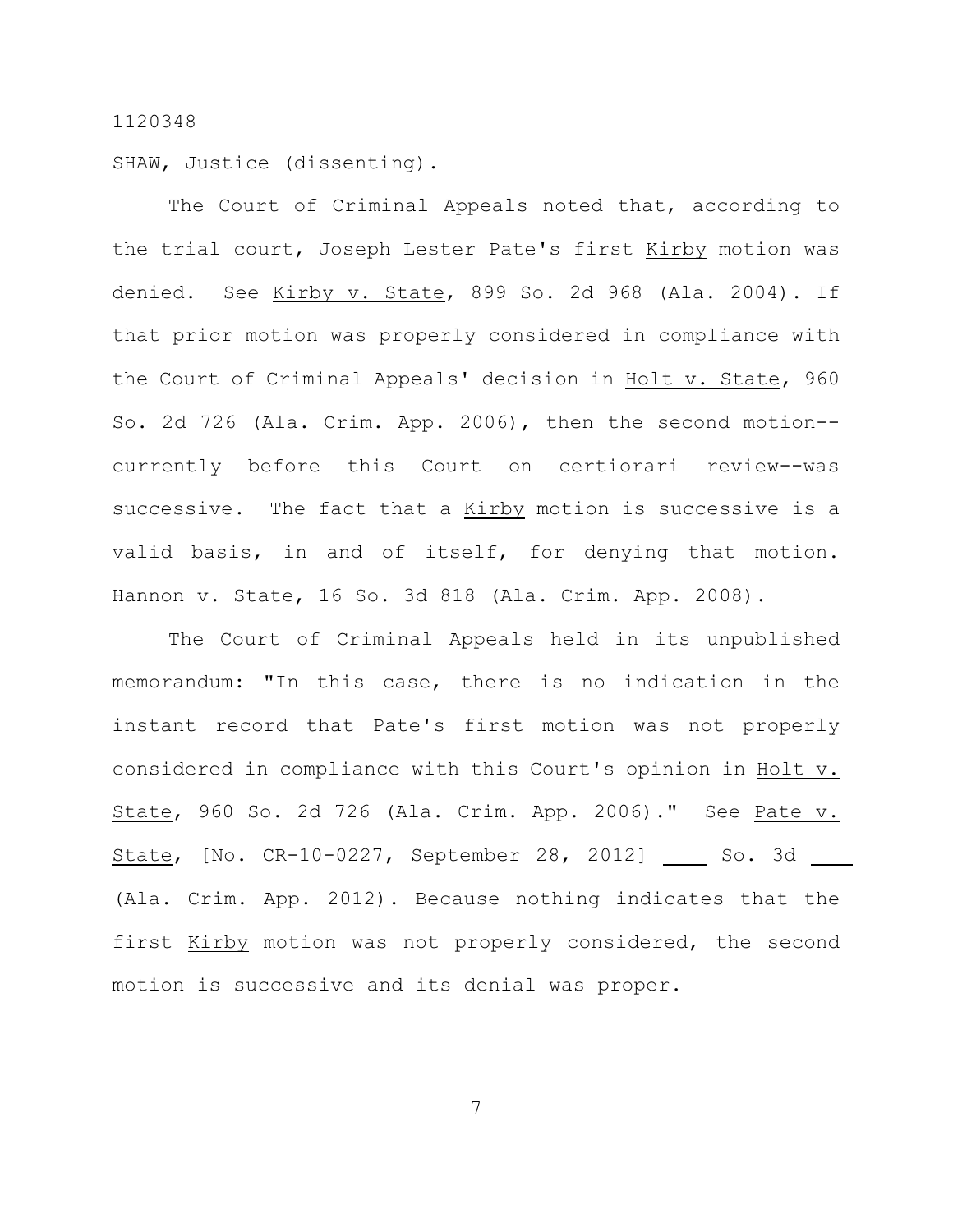The record is silent as to whether the trial court properly considered the first Kirby motion. The presumption we must make from this silence is clear:

"It is well settled that:

"'[t]he appellant bears the burden of bringing the record before the appellate court. Montgomery v. State, 504 So. 2d 370 (Ala. Crim. App. 1987). An appellate court may only consider the facts contained in the record on appeal, and it may not presume any facts not shown by that record and make them a ground for reversal. Williams v. State, 412 So. 2d 1274 (Ala. Crim. App. 1982).'

"Carden[ v. State], 621 So. 2d [342] at 346-47 [(Ala. Crim. App. 1992)]. Stated differently, '[t]he appellant "'bears the burden of bringing the record before an appellate court. He and his counsel have the duty of checking the record before submitting the appeal[, and if the record is incomplete,] [i]t is their duty to file a corrected record.'"' Smith v. State, 745 So. 2d 922, 928 (Ala. Crim. App. 1999) (quoting Ingram v. State, 629 So. 2d 800, 804 (Ala. Crim. App. 1993), quoting in turn Jordan v. State, 607 So. 2d 333, 335 (Ala. Crim. App. 1992)).

"It is equally well settled that '"'[w]here the record is silent on appeal, it will be presumed that what ought to have been done was not only done, but rightly done.'"' Williams [v. State], 55 So. 3d [366] at 370 [(Ala. Crim. App. 2010)] (quoting Johnson [v. State], 823 So. 2d [1] at 18-19 [(Ala. Crim. App. 2001)], quoting in turn Owens [v. State], 597 So. 2d [734] at 736 [(Ala. Crim. App. 1992)], quoting in turn Jolly [v. State], 405 So. 2d [76] at 77 [(Ala. Crim. App. 1981)]). See also Finney v. State, 860 So. 2d 367, 376-77 (Ala. Crim. App. 2002) (same); Welch v. State, 63 So. 3d 1275, 1279 (Ala.